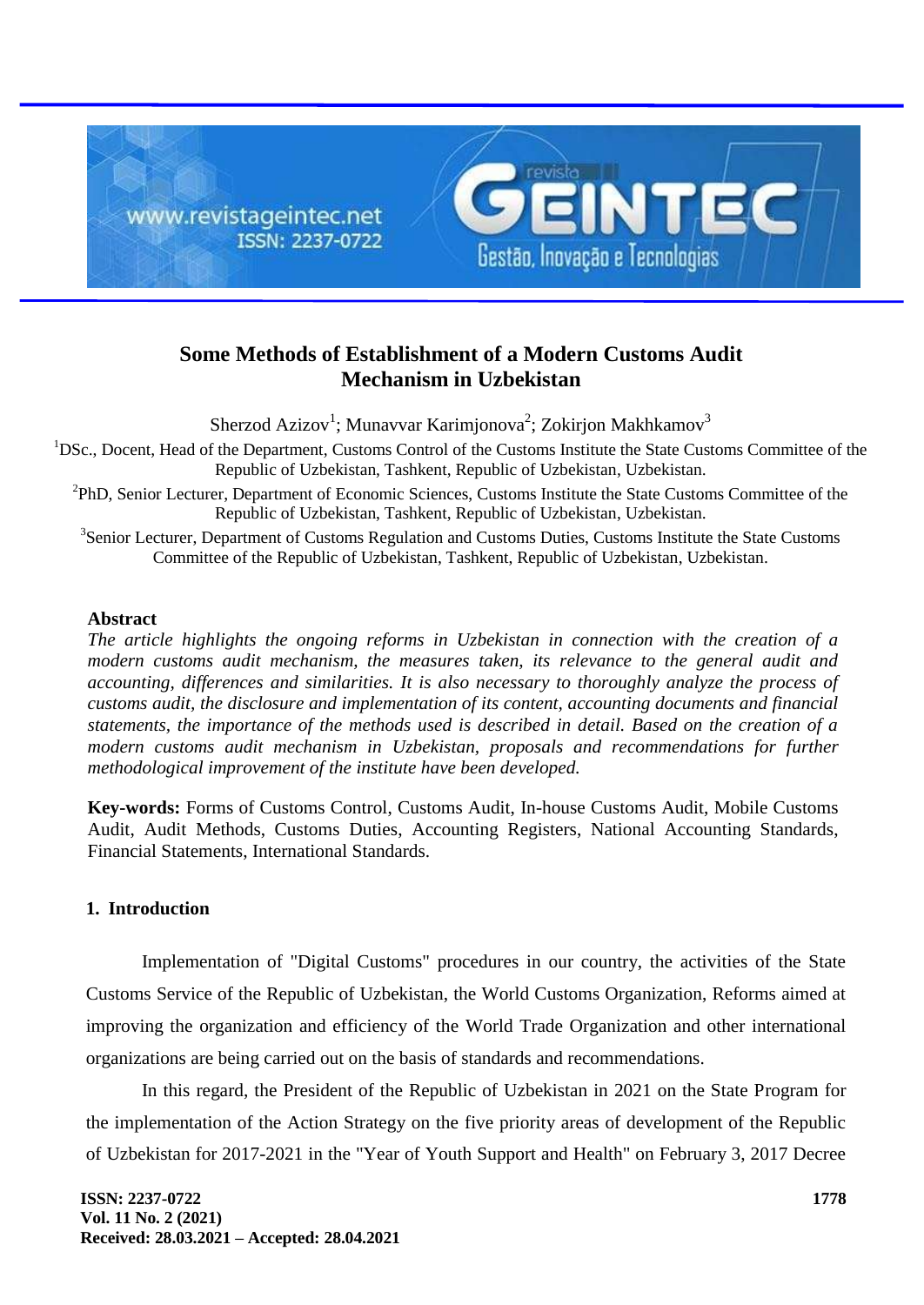No. PF-6155 set a number of tasks for the customs authorities. In order to improve the procedures of customs control, the widespread introduction of digital technologies, increase the efficiency of the state customs service in 2021.

The following principles of customs control from July 1[6]:

- Gradual organization out of category "Remote electronic declaration customs posts" of extracurricular status;
- Remote control of customs clearance processes, drastic reduction of human intervention;
- Registration of carriers, inspection of documents by veterinary and phytosanitary authorities at the border, they were instructed to introduce a general online control practice by digitizing the process of collecting customs duties for services rendered.[2]

The implementation of these tasks requires further improvement and efficiency of the customs authorities, the formation of a "digital customs", which is a logical continuation and development of "paperless and electronic customs", as well as the implementation of generally accepted international norms and standards in customs. In addition, the goal of radical reforms in the tax and customs systems of our country in recent years is to ensure more sustainable development of our national economy, increase of investment attractiveness, support of subjects of foreign economic activity (hereinafter - FEA) and creating a wide range of opportunities and conditions for them, customs control and clearance are subject to qualitative implementation in a short time in relation to the subjects of foreign economic activity. Today, through the introduction of the automated information system (AIS) program "customs audit", a customs audit has been developed to assess how much they comply with the customs legislation, the need for the implementation of FEA Sciences, chosen as questionable only on the basis of special criteria, transforms as one of the most urgent issues on the agenda.

### **2. Literature Review**

At present, the country is trying to study international experience in further simplifying customs clearance and reducing the rates of customs duties on essential consumer goods, minimization of notarial measures in foreign trade and their application in national practice.[17]

According to the International Convention on the Simplification and Harmonization of Customs Procedures (Kyoto Convention), customs control is a measure taken by the customs service to ensure compliance with customs legislation [5].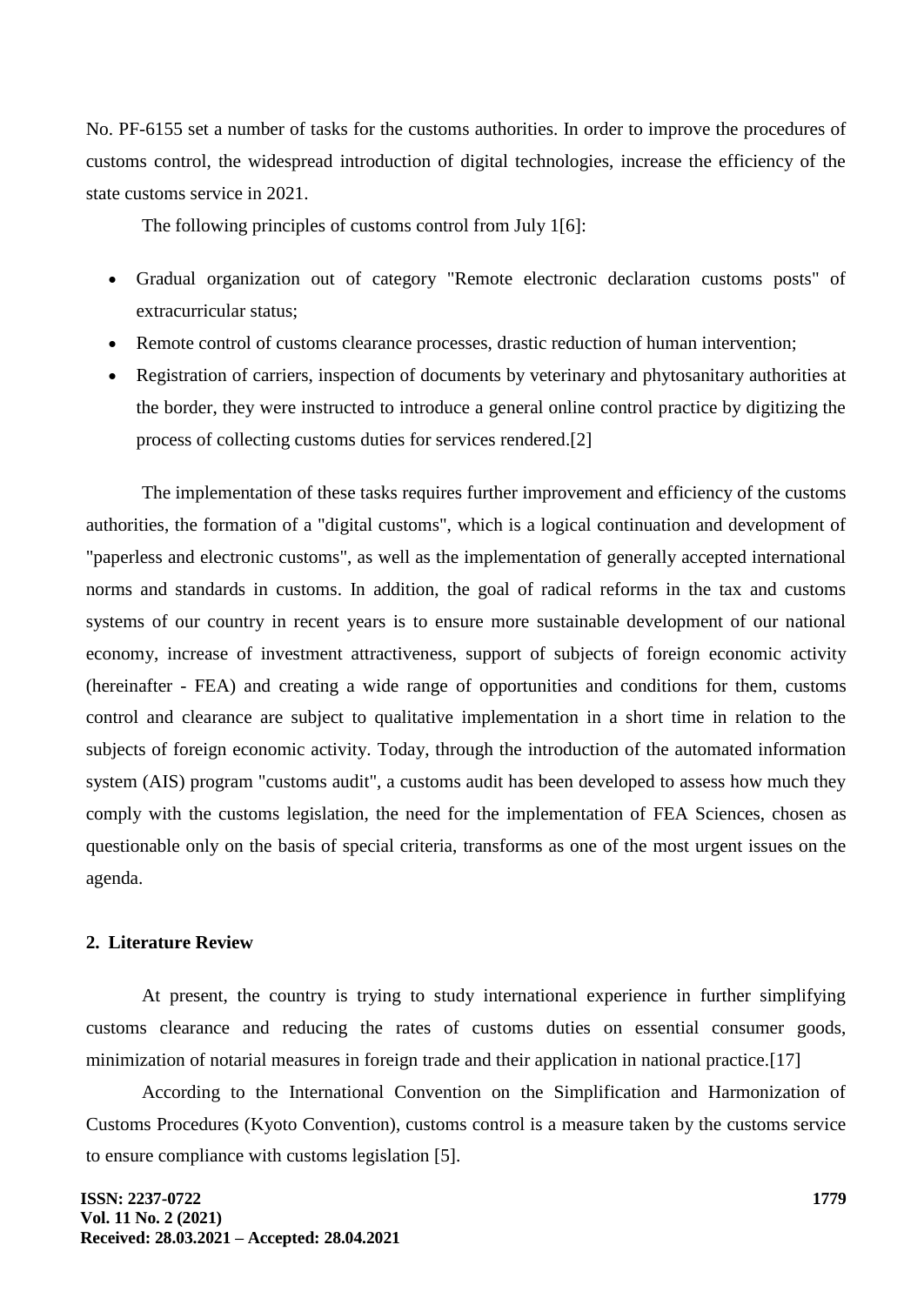Therefore, given that customs audit is accepted as a form of customs control, let us consider some comments on the concepts of customs control and customs audit.

According to I.Marchuk: "Study of the process of customs audit, the analysis of the basis article of goods in accordance with the current scheme of delivery of goods and the features of accounting and reporting on them after free circulation, as a feature of the mechanism of customs clearance of goods."[17].

Mechanism for determining optimal management of use of production capacity at the textile enterprises were studied by Tursunov B. [14;15], Methodical aspects of establishing a control system over compliance with principles of decent work and social security in textile enterprises were investigated by Abdurakhmanova G., Gaibnazarov Sh., Shayusupova N.[16], Najimudinova, S., Maksüdünov [17] and others.

According to AA Berzan, "Customs audit is a set of interrelated, comprehensive measures to assess the financial performance of the organization, carried out by the customs authorities in order to ensure compliance with the law in respect of goods crossing the customs border" [18].

Also, according to the Customs Code of the Republic of Uzbekistan, as a form of customs control, it is possible to carry out customs control after the release of goods (Article 188)[3]. This is because after the customs authorities have released the goods, if there are sufficient and proven grounds to believe that the customs legislation has been violated, the right to execute customs control, [1] During the post-release customs control, the customs authorities have the right to verify the actual existence of the goods, re-examine them, re-check the information specified in the customs declaration, documents and information related to foreign economic transactions and subsequent trade operations with these goods. The inspection may be carried out at the premises of legal entities and individuals directly or indirectly involved in these operations or having the necessary documents, as well as the purpose of the inspection by the head of the customs authority or his deputy, the timing of the inspection, the composition of customs officials. and on the basis of the decision of the audited period (Article 201)[3].

#### **3. Analysis and Results**

In accordance with the Decree of the President of the Republic of Uzbekistan dated June 5, 2020 No PF-6005 "On reforming the customs administration and improving the activities of the state customs service of the Republic of Uzbekistan", The State Customs Committee is tasked with assessing the activities of participants in foreign economic activity after the release of goods as a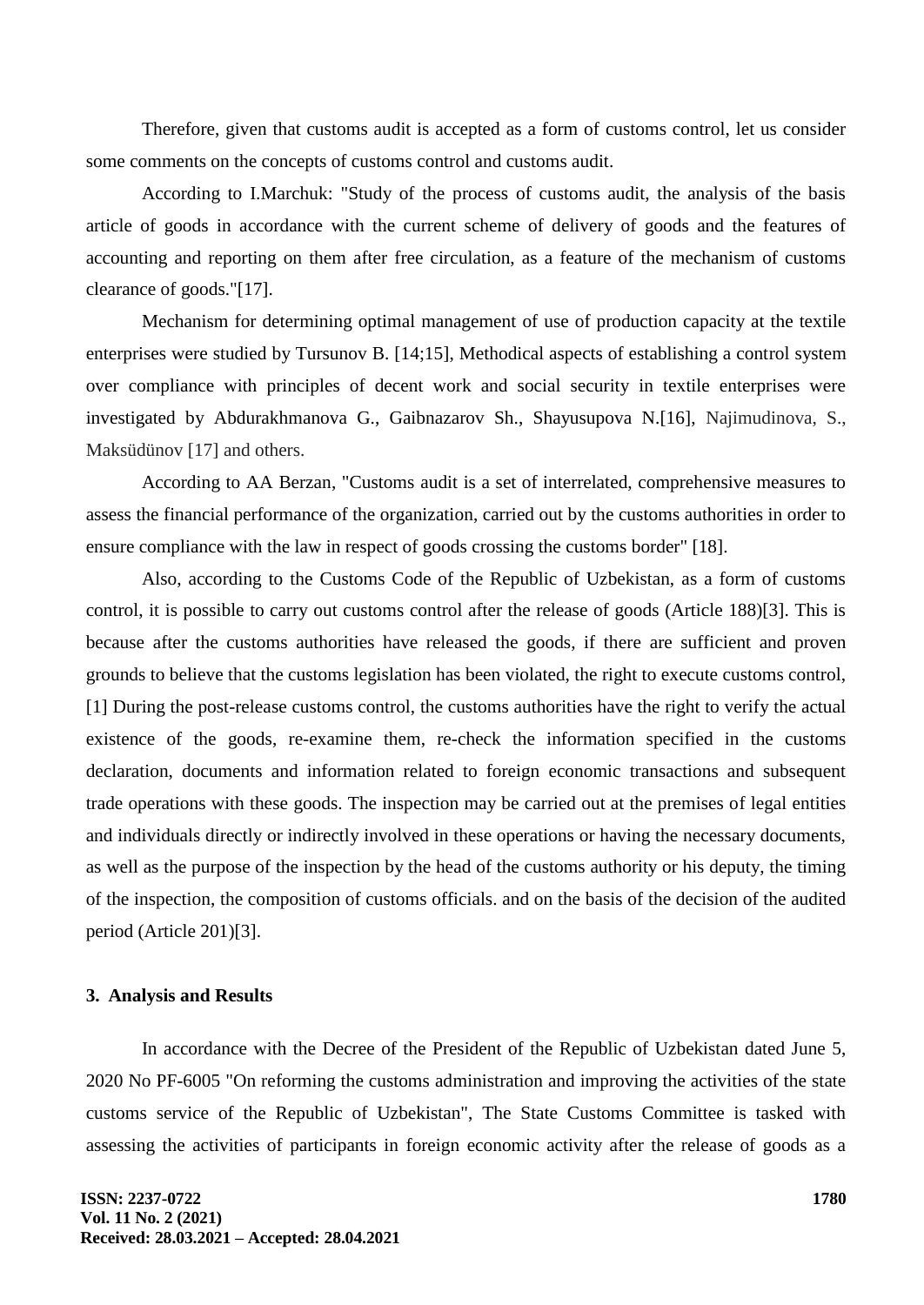form of customs control and conducting a customs audit, which provides for the verification of their accounts after the release of goods and vehicles. [3]

Resolution of the Cabinet Ministers of the Republic of Uzbekistan dated February 25, 2021 "On approval of the Regulation on the procedure for conducting a customs audit" resolution No. 101 was adopted.

In accordance with this resolution, the approved regulations on the procedure for conducting a customs audit developed the principles of the procedure for the implementation of customs audit in practice, and this procedure will come into force on May 1 this year. Also, Chapter 1, paragraph 2 of the Regulation states that "customs audit is based on the study and verification of compliance with customs legislation after the issuance of goods by comparing the documents submitted by authorized persons in the process of customs clearance with the information contained in documents related to financial and economic activities form of customs control" [10].

From the above, we believe that customs audit as a form of customs control and its implementation includes such processes as general audit and accounting, similarities and differences, as well as the comparison of documents related to the financial and economic activities of foreign economic entities. [4] Therefore, the integral relationship and differences between customs audit, general audit and accounting, as well as their specific features can be understood from Table 1.

| The basis for<br>comparison           | <b>Accounting</b>                                                                                                                                                                                                                                                                  | <b>General Audit</b>                                                                                                                                                                  | <b>Customs Audit</b>                                                                                                                                                                                                                                                                                                                                                       |  |  |  |
|---------------------------------------|------------------------------------------------------------------------------------------------------------------------------------------------------------------------------------------------------------------------------------------------------------------------------------|---------------------------------------------------------------------------------------------------------------------------------------------------------------------------------------|----------------------------------------------------------------------------------------------------------------------------------------------------------------------------------------------------------------------------------------------------------------------------------------------------------------------------------------------------------------------------|--|--|--|
| <b>Meaning</b>                        | Accounting is a regulated system of<br>collecting, recording and<br>summarizing accounting information<br>through a complete, continuous,<br>documentary accounting of all<br>business transactions, as well as the<br>preparation of financial and other<br>reports on its basis. | An audit is a process of<br>verification aimed at assessing<br>the level of compliance of the<br>accounting and financial<br>statements in accordance with<br>applicable regulations. | <b>Customs Audit</b> is a form of customs control<br>based on the study and verification of<br>compliance with customs legislation after the<br>issuance of goods by comparing the documents<br>submitted by authorized persons in the process<br>of customs clearance with the information<br>reflected in the documents related to financial<br>and economic activities. |  |  |  |
| <b>Regulatory</b><br><i>framework</i> | Law, National and International<br><b>Accounting Standards</b>                                                                                                                                                                                                                     | Law, International Standards<br>on Auditing                                                                                                                                           | Customs Code, Decree of the President of the<br>Republic of Uzbekistan No. PF-6005 of<br>05.06.2020, Resolution of the Cabinet of<br>Ministers No. 101 of 25.02.2021                                                                                                                                                                                                       |  |  |  |
| <b>Executor</b>                       | Accountant                                                                                                                                                                                                                                                                         | Audit                                                                                                                                                                                 | Customs official                                                                                                                                                                                                                                                                                                                                                           |  |  |  |
| <b>Purpose</b>                        | Reflect the financial and economic<br>activities, profitability and financial<br>condition of the organization                                                                                                                                                                     | Determine how accurate and<br>fair the financial performance<br>of the organization is                                                                                                | Ensuring compliance with customs legislation                                                                                                                                                                                                                                                                                                                               |  |  |  |
| <b>The</b><br>beginning               | During, before and after each of the<br>planned financial and economic<br>activities                                                                                                                                                                                               | Once the audit accounting<br>report has been prepared and<br>completed                                                                                                                | After the customs authority is allowed to<br>release the goods for free circulation                                                                                                                                                                                                                                                                                        |  |  |  |
| Period                                | A continuous process aimed at<br>recording in the daily account                                                                                                                                                                                                                    | A periodic process at the end<br>of each reporting year                                                                                                                               | A process that takes place within three years<br>from the date of expiration the staying period<br>of goods under customs control                                                                                                                                                                                                                                          |  |  |  |

Table 1- Differences and Peculiarities between Accounting, General Audit and Customs Audit

Source: Compiled by the authors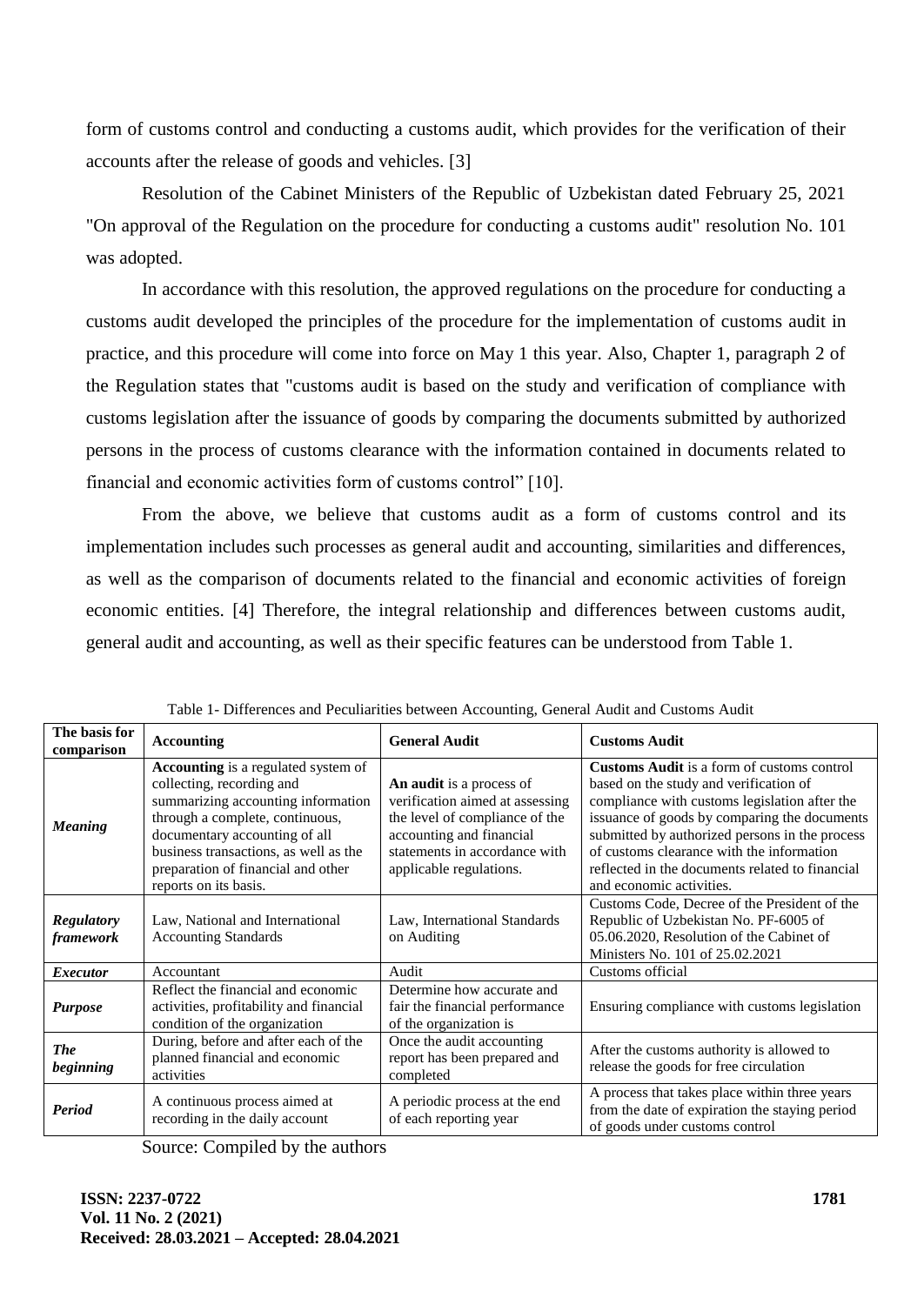It should be noted that the Regulation on the procedure for conducting a customs audit defines the procedure for conducting a customs audit, by whom and in relation to whom, and on what principles (Figure 1).



In our opinion, it is expedient to interpret the content and essence of the principles of customs audit as follows:

- *The principle of independence*  the staff of the customs audit group should be independent on all issues from all materially responsible persons of the authorized person engaged in foreign economic activity involved in the customs audit;[6]
- *The princinple of impartiality* The staff of the customs audit team should be fair in the customs audit process, because an objective approach to the issues under investigation is very important. In this regard, a number of other factors, such as old-fashioned views, bias, conflicts of interest, should not affect the results of their work. Most importantly, the impartiality of the customs official is reflected in his conclusions, recommendations, which are reflected in the adequacy of the amount of information required as evidence and proof at the end of the investigation. Therefore, a customs official should refrain from contact with persons who may affect the objectivity of his or her views and opinions, have strong ideological immunity, or allow any form of pressure on him or her;
- *Professional qualification* this principle means that the customs official has all the necessary knowledge, skills and professional skills necessary for the inspection of the authorized person engaged in foreign economic activity involved in the customs audit in the process of conducting a customs audit. These, in turn, serve to build self-confidence. It should be noted that the service requires continuous work experience, honest and high level of performance of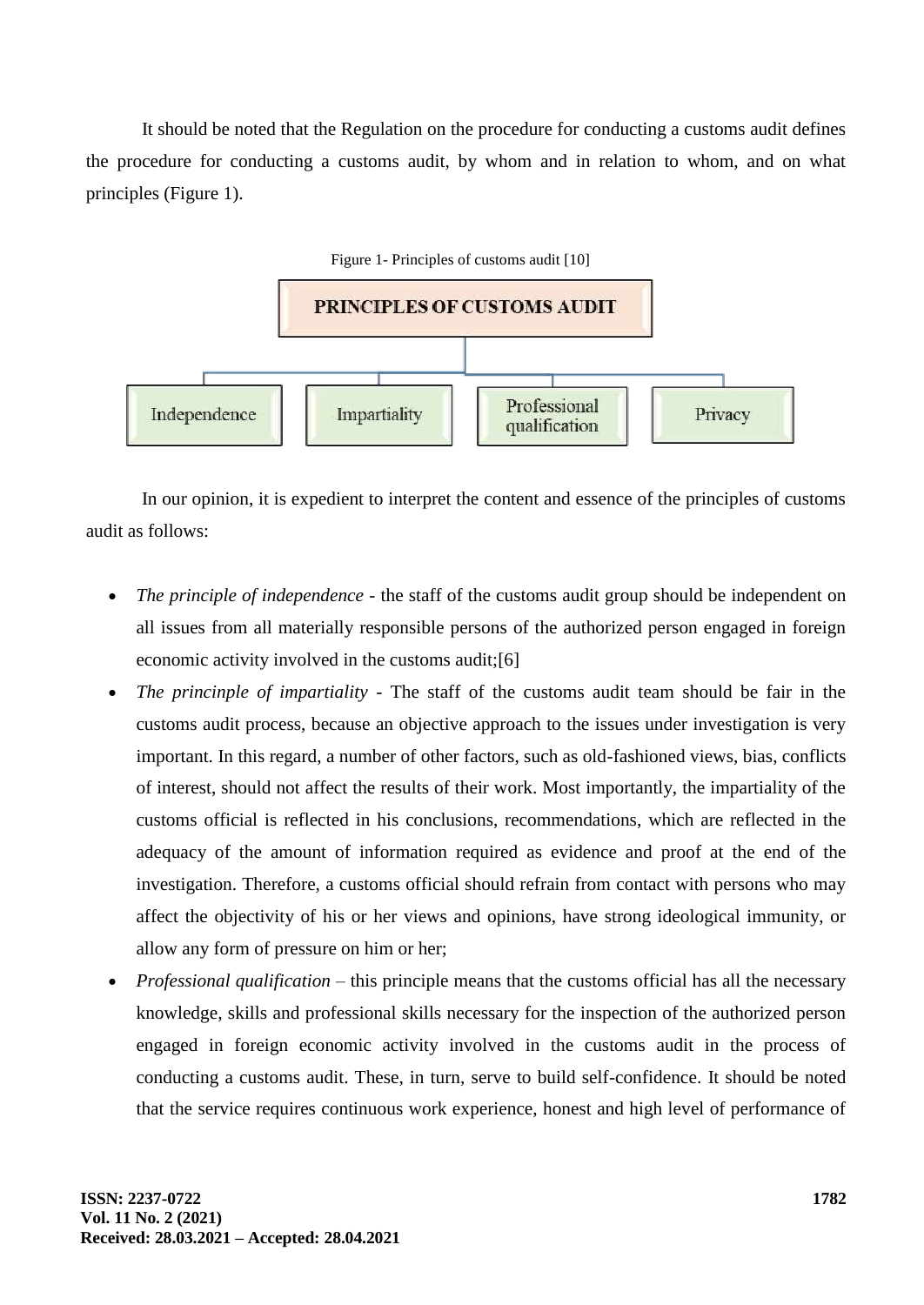duties, continuous improvement of the necessary knowledge and skills in the field of customs, timely awareness of the latest regulations and their application in practice;

 *The principle of privacy* - means that the customs official shall ensure the safety of the information obtained during the customs audit and the formed working documents, not to disclose information constituting state secrets or trade secrets protected by law in the performance of their official duties.

The customs audit differs from the general audit in the nature of the examination of accounting documents and reporting forms, and has some peculiarities (Figure 2).



Figure 2- Differences between General Audit and Customs Audit Forms

Source: Compiled by the authors

There are also differences in the order of their conduct on some issues. It should be noted that the general audit is mandatory and initiated by the audit organization at the location of business entities and on the basis of an audit contract concluded between the auditing organization and the customer of its services at the request and or on behalf of regulatory and law enforcement agencies, the customs audit, in contrast, is carried out in camera and or by the customs authority itself, ie without notifying the authorized person (FEA subject) at his place of work and (or) in the territory where he carries out his activities or the location of goods; if necessary, it may be carried out in a mobile form by the authorized person (subject of FEA) at his place of work and (or) in the area where he carries out his activity or at the place of location of goods.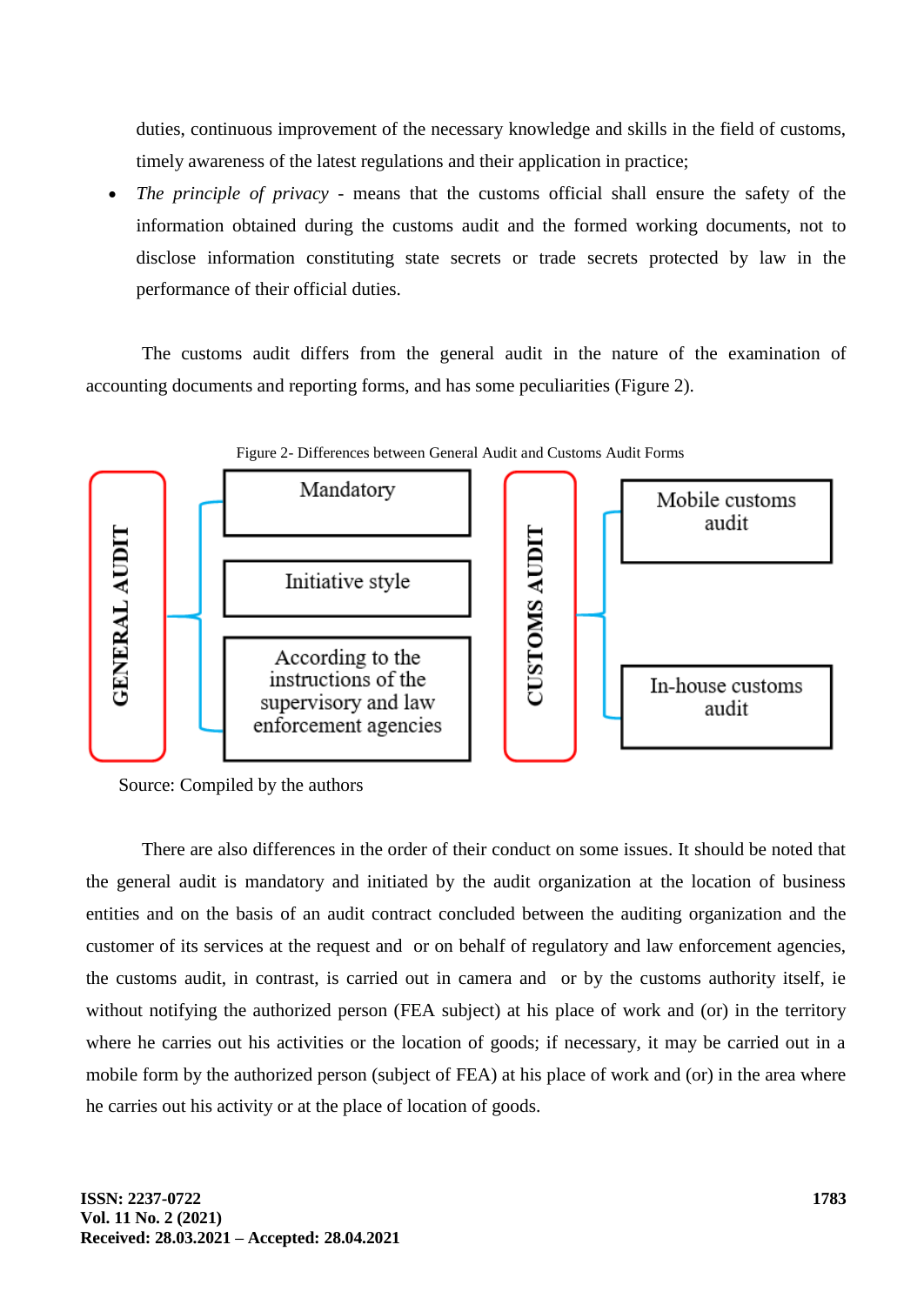Also, in the customs audit, a mobile customs audit is conducted on the basis of the decision of the head of the customs authority in respect of the authorized people selected through the automated information system "Customs Audit" (hereinafter AIS), Levels of risk identified by the analysis of data in the program "Customs Audit" for in-house customs audit, inconsistency of the information received from the relevant authorities of foreign countries with the information in the customs authorities, Based on the results of the customs control forms provided for in Article 188 of the Customs Code of the Republic of Uzbekistan, the customs legislation may be violated, when the information obtained as a result of sending inquiries to the competent ministries and departments is found to be inconsistent with the information in the customs authorities.[7]

The person performing the general audit - the auditor is a physical person with a qualification certificate, accounting for higher education at least three years after graduation in accordance with the Law of the Republic of Uzbekistan "On Auditing" No. ZRU-677 of February 25, 2021. An individual with an audit certificate in the field of auditing or in a higher education institution with work experience (including on a part-time basis) in the field of teaching "Accounting" or "Audit" [2]. In the case of a customs audit, a customs official is designated as an employee of the customs authority in charge of the customs audit[8].

The differences in the legal framework are that legal documents regulating general audit activity Law of the Republic of Uzbekistan "On auditing activity", The Code of Conduct for Professional Accountants, the National Standards on Auditing and the International Standards on Auditing, which have become the current policy. In general, the legitimacy of auditing is also regulated by a number of documents. The customs audit is based on the Customs Code of the Republic of Uzbekistan, the President of the Republic of Uzbekistan "On reforming the customs administration and improving the activities of the state customs service of the Republic of Uzbekistan" dated June 5, 2020.

PD-6005 and the Resolution of the Cabinet of Ministers of the Republic of Uzbekistan dated February 25, 2021 "On approval of the Regulation on the procedure for customs audit" No 101. It was also noted that the customs audit should comply with the provisions of national and international law. It was also noted that audit methods could be used in this process. However, the fact that the customs authority can provide services related to customs procedures in this process is not reflected in any national and international regulations. In turn, there is no normative code of ethics for customs audit staff in conducting a customs audit. This will require their development in the near future.

Let's look at the differences between the objects of general audit and customs audit (Table 2).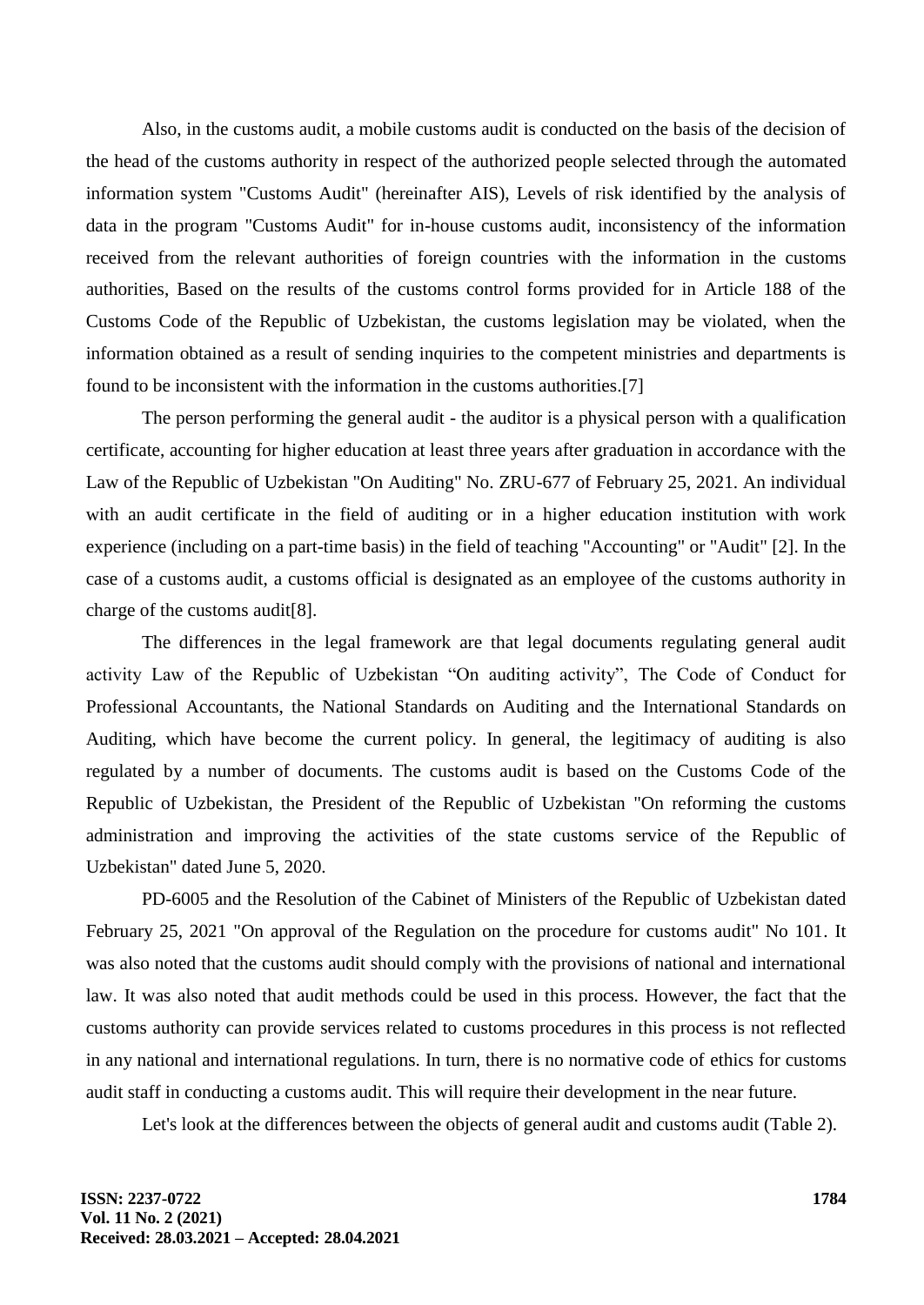| $N_2$        | Object of general audit                                                                | Object of customs audit     |
|--------------|----------------------------------------------------------------------------------------|-----------------------------|
| $\mathbf{1}$ | <b>Joint Stock Companies</b>                                                           | Declarant                   |
|              |                                                                                        |                             |
| 2            | Insurance companies                                                                    | Carrier                     |
|              |                                                                                        | People holding goods        |
| 3            | Investment funds and other funds that raise funds of legal entities and individuals    | under customs control in    |
|              | and their trust asset managers                                                         | places where there is no    |
|              |                                                                                        | customs warehouse           |
| 4            | Banks and other credit institutions                                                    | Buyers of goods after their |
|              |                                                                                        | release                     |
| 5            |                                                                                        | Importer, consignee,        |
|              | Charitable, public funds and other funds, the sources of which consist of allocations  | personals responsible for   |
|              | from legal entities and individuals                                                    | financial regulation of     |
|              |                                                                                        | goods                       |
|              | Business entities and state unitary enterprises with the state share in the authorized | Customs warehouse, duty     |
| 6            | fund (authorized capital)                                                              | free shop and free          |
|              |                                                                                        | warehouse owners            |
| 7            |                                                                                        | Authorized economic         |
|              | Stock and commodity exchanges                                                          | operators                   |
| 8            | Commercial organizations that met two of the following conditions at the same          | People who assume all       |
|              | time at the end of the reporting year: the book value of assets exceeds one hundred    | financial and legal         |
|              | thousand times the basic calculation amount, income from the sale of products          | obligations of the          |
|              | (works, services) exceeds two hundred thousand times the basic calculation             |                             |
|              | amount, the average annual number of employees is more than one hundred                | authorized person           |

Table 2- On the Objects of General Audit and Customs Audit different Aspects [10]

Differences in the period of general audit and customs audit are reflected in the following:

First, the general audit is a periodic process, determined by the terms of the audit contract between the audit organization and the business entity based on the scope of its financial and economic activities, the period of in-house customs audit may be extended to ten working days, as well as the term of in-house customs audit may be extended once for a period not exceeding ten working days with the permission of the head of the customs authority and the period of mobile customs audit may not exceed thirty working days. The period of conducting a mobile customs audit may be suspended for a certain period of time with the permission of the head of the customs authority, notifying the Representative under the President of the Republic of Uzbekistan for the protection of the rights and legitimate interests of business entities.[9]

In accordance with the rules established by the normative legal acts of the Republic of Uzbekistan on general and customs audit, there are specific aspects of the rights and obligations of the audit organization and customs audit officials in relation to the person performing the work, the main purpose of the customs audit is to assess the level of compliance of foreign economic activity with customs legislation in the registration of goods and means of transport imported into the Republic of Uzbekistan and to guide the participant of dishonest foreign economic activity, in other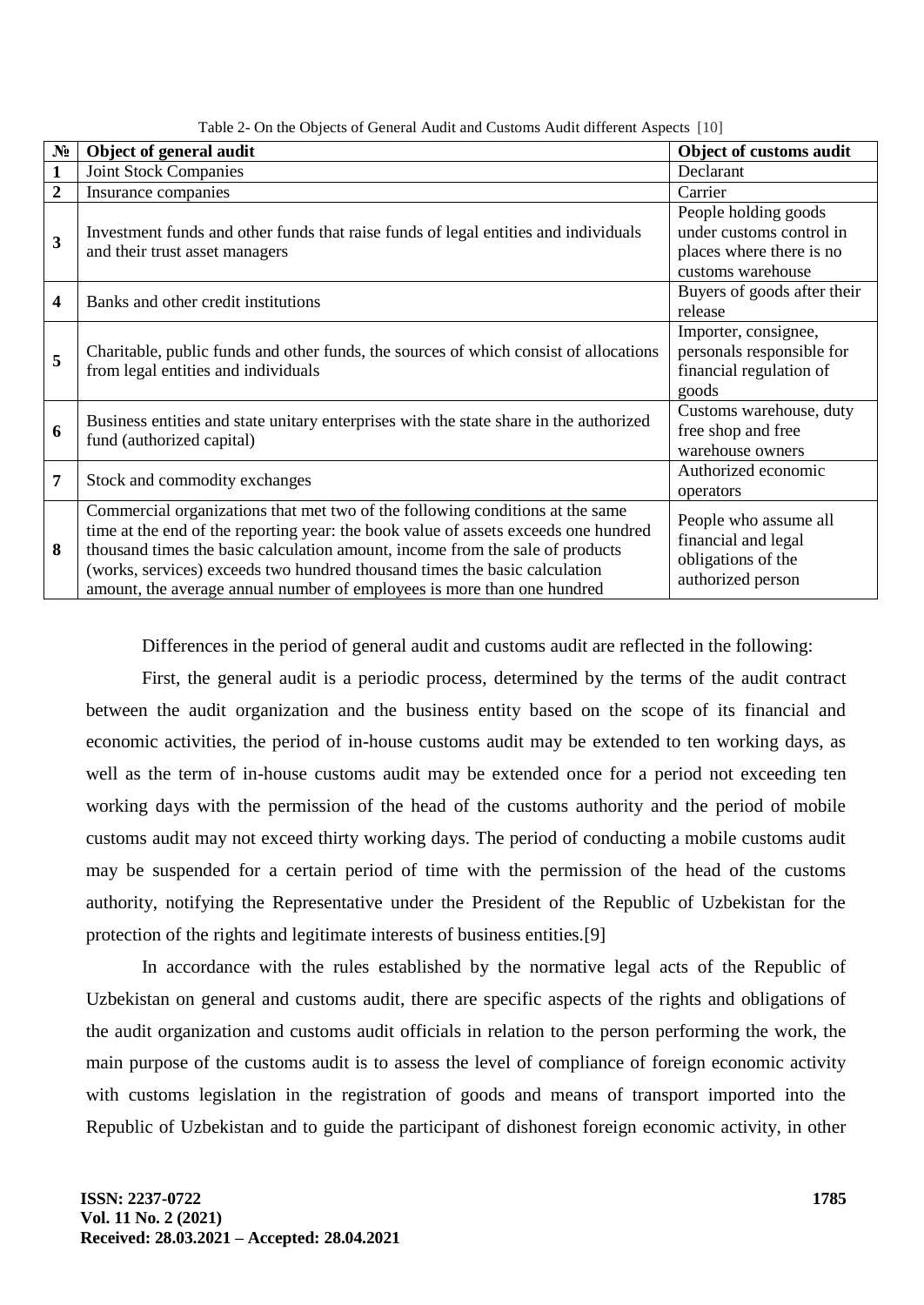words, to teach honest work. Therefore, the powers of the authorized people of the customs authority conducting the customs audit in relation to the auditors working in the audit organization are partially limited due to the purpose of the audit.

From the above, it can be concluded that the purpose of the general audit is to verify the accuracy of the financial statements and issue an appropriate conclusion, while the purpose of the customs audit is to verify the existing customs cargo declarations of imported goods and vehicles of the inspected FEA provides for the study and verification of the data of the tracking documents relating to it in comparison with the information reflected in the documents related to its income, and the examination and verification of the data of the relevant tracking documents, the accrued customs duties in comparison with the information reflected in the documents related to the organization's accounting, its income, expenditure and movement. This means that both types of audit personnel, namely the external auditor and customs officials, can perfectly analyze all the accounting documents and financial statements of the FEA entity, which reflects their similarities.

So, in order for a customs official to conduct a quality in-house and mobile customs audit, he needs to know which accounting documents, the interrelated parties between them and the sequence of their circulation ?! In our opinion, it is useful for a customs official conducting a customs audit to know all the normative and legal documents related to bookkeeping (whether on paper or electronically) and / or the preparation of financial statements.

We know that the movement of goods and vehicles imported and exported to the Republic of Uzbekistan by FEA entities is reflected in their accounting registers and financial statements. They import goods and vehicles into the Republic of Uzbekistan for two purposes: to use goods and vehicles in production (processing) or only to purchase them for profit.

Subjects of foreign economic activity for accounting in their financial and economic activities shall maintain the goods and vehicles on the principles of the procedure established in accordance with the national standard of accounting of the Republic of Uzbekistan № 4 "commodity and material reserves" and the national standard of accounting № 5 "fixed assets".

Irrespective of the purpose for which the subjects of foreign economic activity import goods, their movement in economic activity - arrival, placement, actual presence, departure and the presence of balances are reflected in the primary accounting documents of accounting. These register forms are maintained on the basis of special forms approved by the Ministry of Finance of the Republic of Uzbekistan. Based on the information in the primary accounting documents, the accounting entries on their movements in the accounts are formed on the basis of a double entry. Based on the information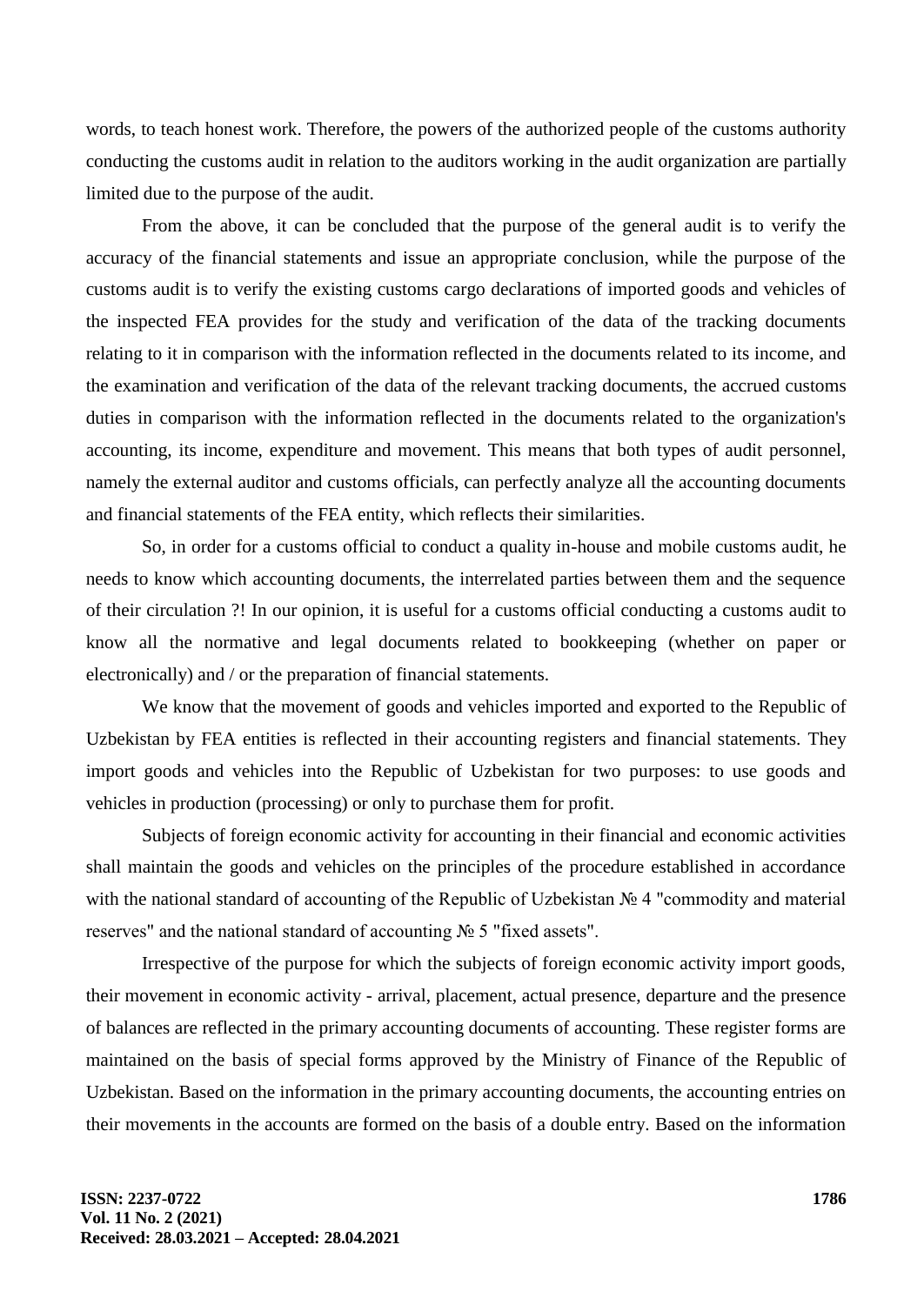in these accounting documents, reliable accounting reports are created and provided to users from the reporting data.

A customs official, especially in the process of conducting a mobile customs audit, should have an understanding of the accounting registers and their mandatory details.

In this regard, the concept of accounting registers, Article 15 of the Law of the Republic of Uzbekistan "On Accounting" provides that: accounting registers - consists of journals, accounts, books and approved forms (forms), maintained in accordance with the double entry method [1].

Mandatory details of the accounting register are as follows (Figure 3).



**Source:** Author's work on the basis of the order of the Minister of Finance of the Republic of Uzbekistan from December 23, 2003 "About approval of the Situation on documents and document circulation in accounting".

Article 47 of the tax code of the Republic of Uzbekistan establishes the condition that legal entities and individual entrepreneurs provide invoices to buyers of these goods(services), if this article is not provided for by a different rule.

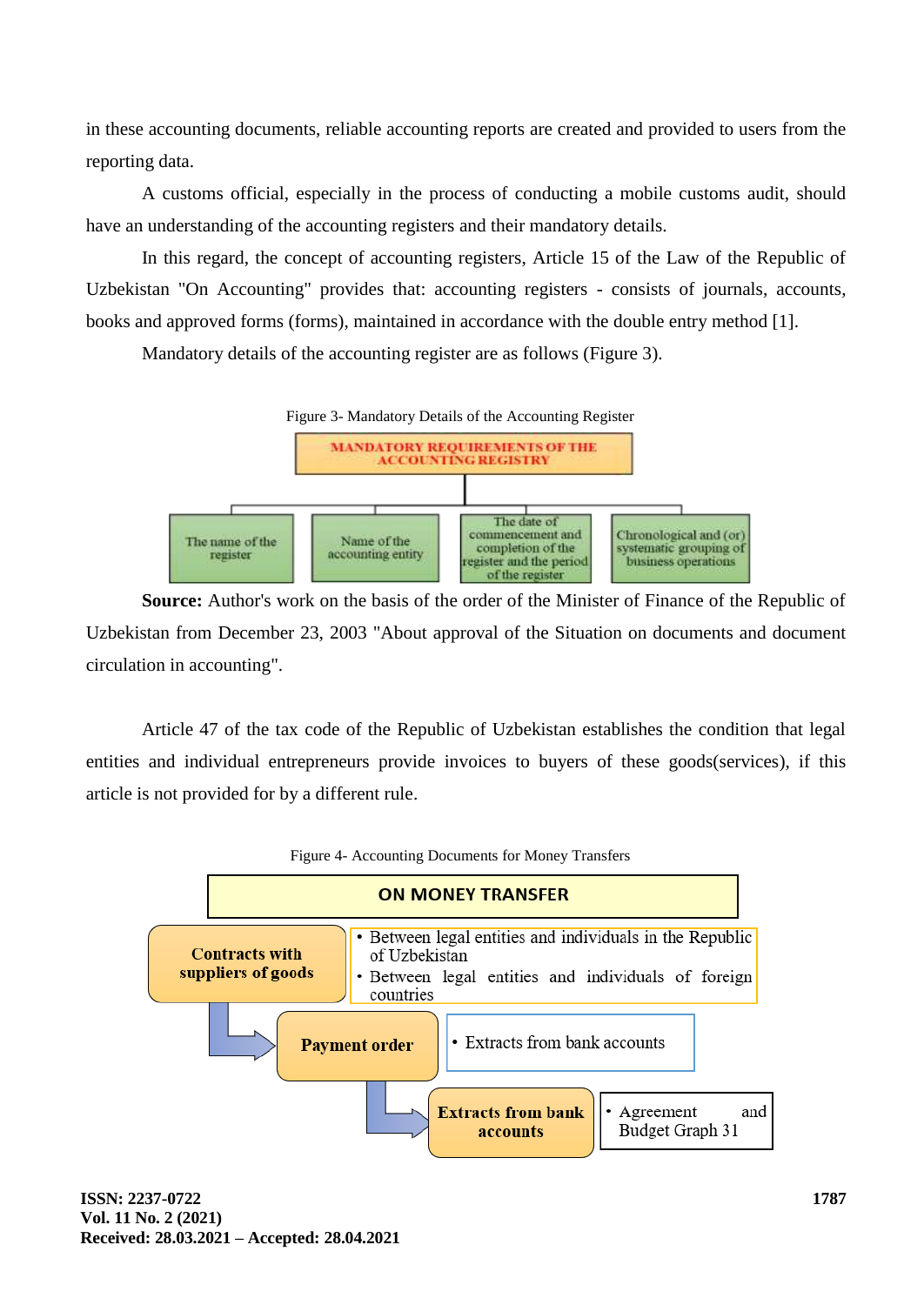Contracts, invoices and billing documents concluded with the consignor, suppliers of goods imported by the authorized economic operator of the subjects of FEA, are first submitted to the accounting department. They are checked and then registered in a timely manner. After that, these documents are submitted to the procurement department of foreign economic activity.



**Source:** Compiled by the authors

For each invoice it is determined whether it is paid or not. If the terms of the contract are fully complied with by the suppliers, the goods listed in this invoice will be transferred to the warehouse for receipt. All documents are stored in a special folder until the goods reach the FEA subjects.



**Source:** Compiled by the authors

**ISSN: 2237-0722 Vol. 11 No. 2 (2021) Received: 28.03.2021 – Accepted: 28.04.2021**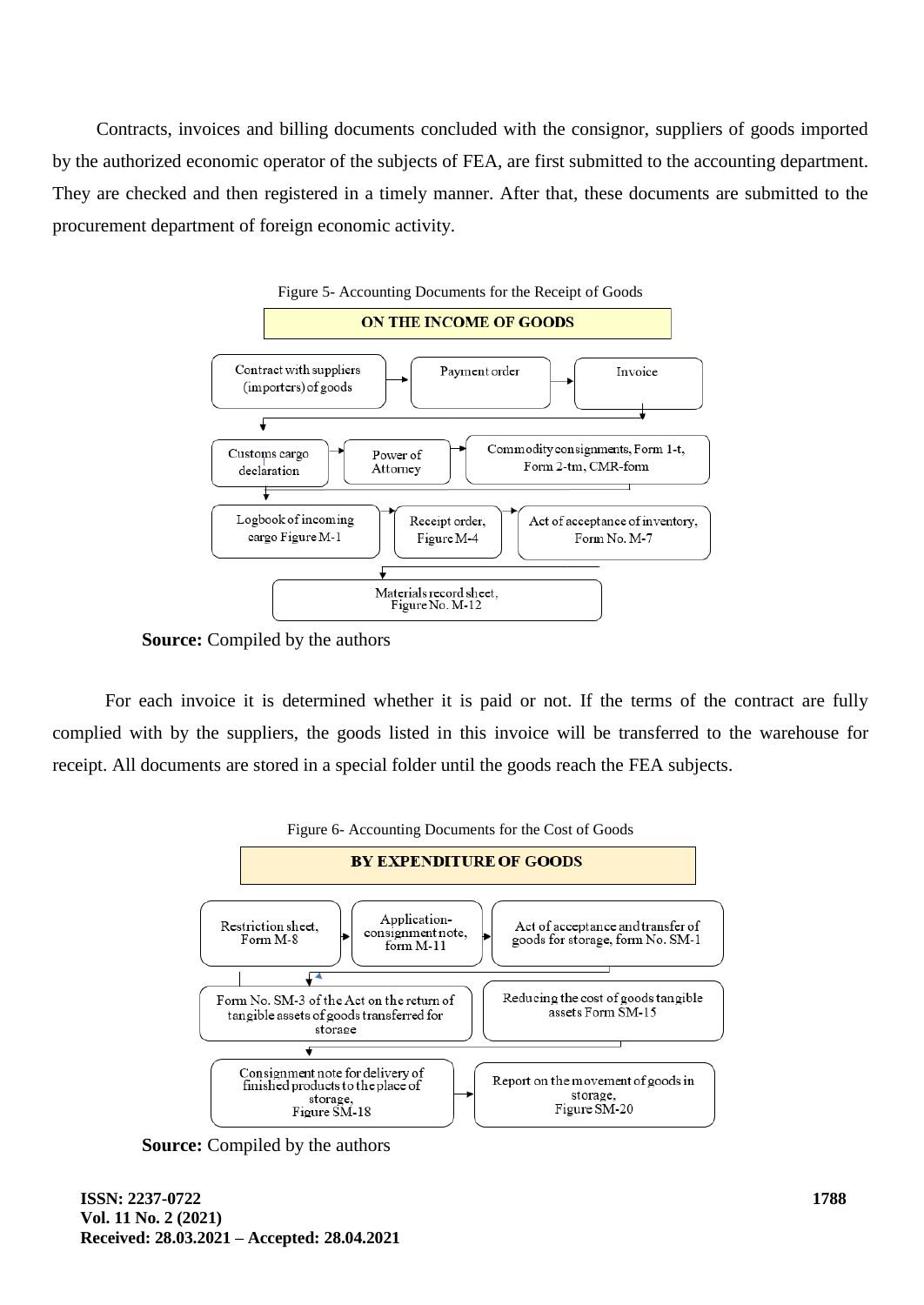In case of untimely shipment, the warehouse manager shall notify the supply department of the FEA entity to take appropriate action. Goods in warehouses must be accounted for by individual types, varieties, sizes and nomenclature numbers. The warehouse account of goods differs in the form of numbers, and in the accounting measure in the form of money.

In the primary accounting documents, the order of accounting and reporting processes on the movement of goods is reflected in the documents on remittances as follows (Figure 4).

If the goods imported by the TIF entity and the amount of customs duties paid for them, ie information on their income and expenditure in the accounting records are reflected in the primary accounting documents, customs officials can study the information on their movement (Figure 4-5).

Also, the customs official should compare the financial reporting forms prepared by the accountant with the primary accounting documents in the course of the mobile customs audit of FEA entities. To do this, it is expedient to use Figure 1 "Balance Sheet", which compares the balance code 012 of the balance sheet for fixed assets and the balance code at the beginning of the year and the balance at the end of the year in line code 150 of the balance sheet for inventories (7- 8-Figure).



Figure 7- Balances of Fixed Assets on the Balance Sheet

**Source:** Compiled by the authors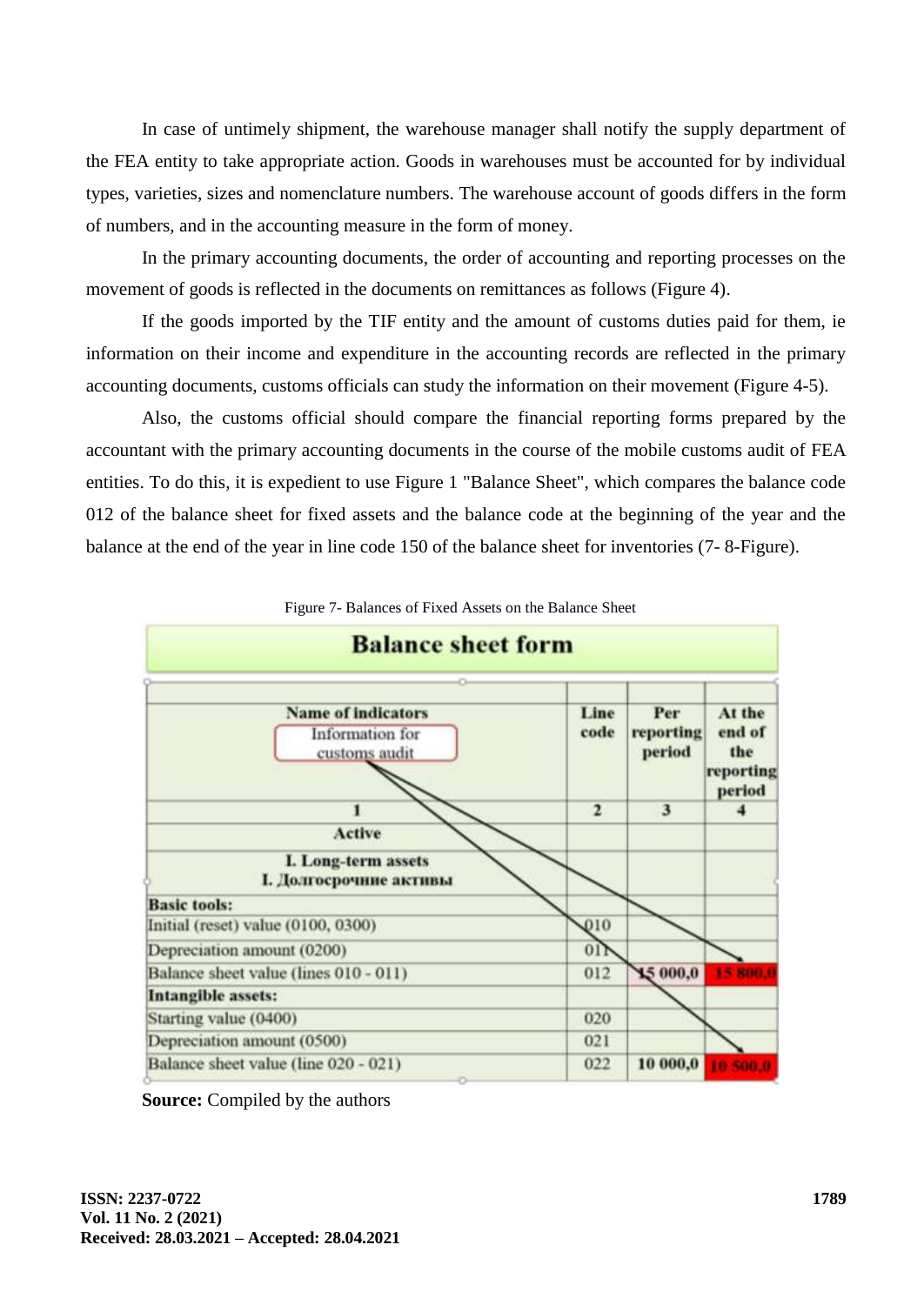In our opinion, the following factors influence the formation of the opinion of the audit team member when conducting a customs audit of inventories and fixed assets imported into the Republic of Uzbekistan by FEA entities:

- Determining the reliability of the data in the accounting documents on the basis of the data in the budget - by the method of comparison;
- Determining whether all inventories of the enterprise are reflected in the accounting records and included in the accounting report - by the balance sheet method;
- Verification of non-ownership of the enterprise on its balance sheet the inclusion of tangible assets received under commissions or consignment agreements (artificial overstatement of reporting figures) - by calculation and comparison (contract, invoice, form SM-1, warehouse book, acceptance) methods of comparison of acts of performance and determination of cost;
- In most cases, the materials obtained in practice are reflected before the transfer of ownership of the property to them or, conversely, the property rights to them are transferred to the buyer while the materials are still on the way. Invoices received from suppliers are not reflected in the invoice or received. In order to identify periodic errors, the customs official must study the accounts of the official and compare them with the original documents and apply the method of analysis (contract, payment order, invoice);
- Overstatement of production stocks stored in third-party warehouses, inventories received by the commission, ie on off-balance sheet accounts (accounts) should be included in the inventory data, and in similar cases should be determined using the inventory method;
- In case of non-accounting of transactions, business processes may be identified during the audit of creditor debts on accounting transactions. For example, a customs official is compared in the accounting records of individual accounts by comparing the entries in the accounting registers with the data of invoices, contracts, funds paid for customs duties, evidentiary documents, proving payment to suppliers for the received material values; the remainder can be determined by comparison.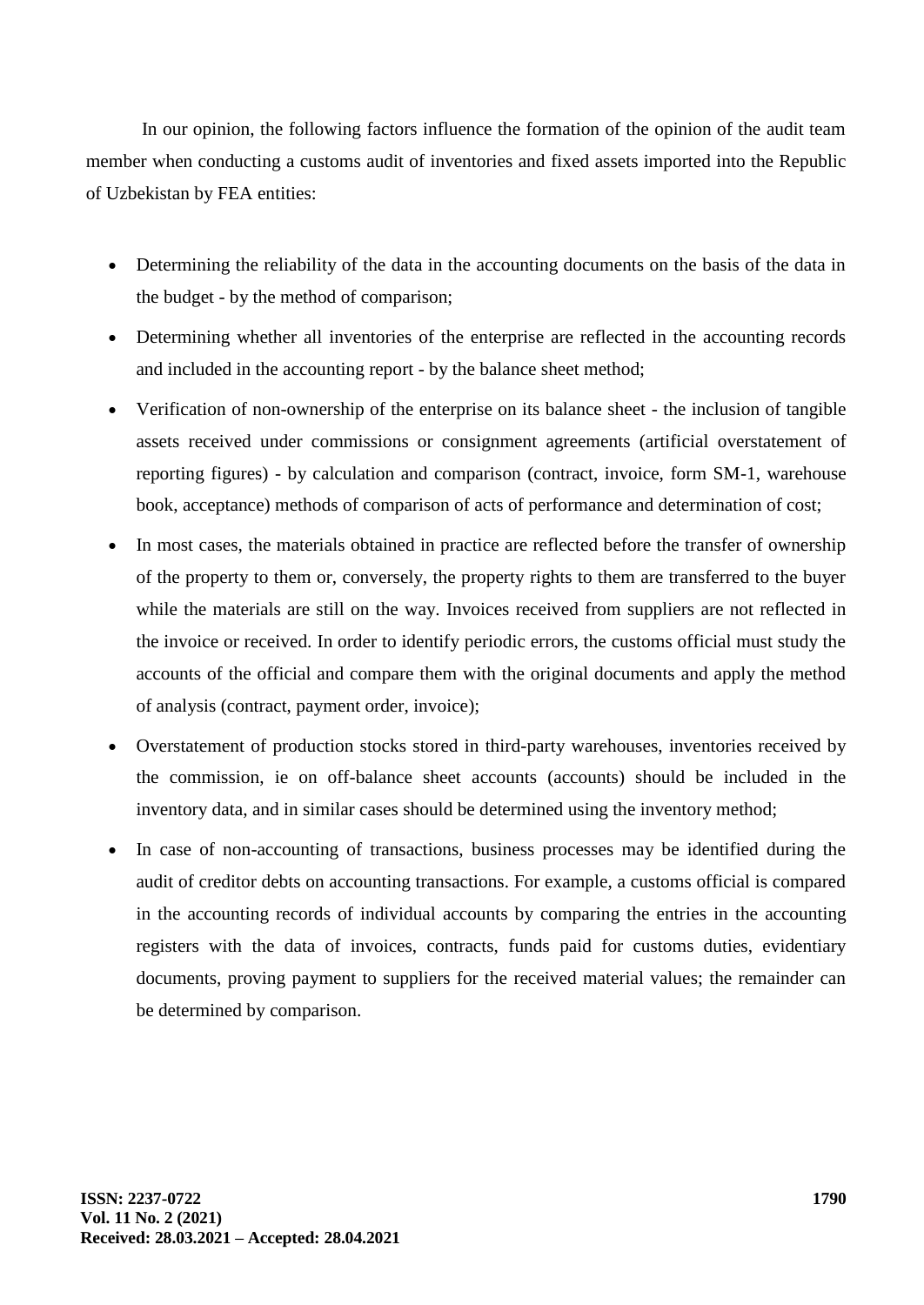| <b>Balance sheet form</b>                                      |     |                         |                                          |  |  |  |
|----------------------------------------------------------------|-----|-------------------------|------------------------------------------|--|--|--|
| <b>II.</b> Current assets<br>Information for<br>customs audit  |     | Per reporting<br>period | At the end of<br>the reporting<br>period |  |  |  |
| Commodity inventories, total (line<br>$150 + 160$ , including: | 140 |                         |                                          |  |  |  |
| Materials (1000, 1500, 1600)                                   | 150 | 15 000,0                | 20-000.0                                 |  |  |  |
| Incomplete services (2000, 2300,<br>2700)                      | 160 |                         |                                          |  |  |  |
| Deferred expenses (3100)                                       | 170 |                         |                                          |  |  |  |
| Deferred expenses (3200)                                       | 180 |                         |                                          |  |  |  |
| Accounts receivable, total (line 200 +<br>$310 + 320 +  + 390$ | 190 |                         |                                          |  |  |  |

Figure 7- Residual Amounts of Inventories on the Balance Sheet

#### **Source:** Compiled by the authors

It should be noted that the customs official should study and determine in what ways the excess materials and finished products that are not taken into account on the object under inspection.

| $N_2$ | <b>Accounting methods</b> | <b>General audit methods</b>       | <b>Customs audit methods</b>       |
|-------|---------------------------|------------------------------------|------------------------------------|
|       | Documentation             | Method of comparison               | Documentation                      |
| 2.    | Inventory                 | Hypothesis method                  | Inventory                          |
| 3.    | Evaluation                | Inspection method                  | Method of analysis and synthesis   |
| 4.    | Calculation               | Method of analysis and synthesis   | Calculation                        |
| 5.    | System of accounts        | Inventory and documentation method | Method of examination              |
| 6.    | Double-sided writing      | Calculation method                 | <b>Balance</b> sheet               |
| 7.    | <b>Balance</b> sheet      | Method of examination              | Accounting and double entry method |
| 8.    | Report                    | Balance method                     | Report                             |
| 9.    |                           | Accounting and double entry method |                                    |

Table 3- Methods of Accounting, General Audit and Customs Audit [14]

So, the following should be taken into account:

- Replacement of raw materials during the manufacture of finished products, overweight, over-moisture and under-supply of raw materials and suppliers, over-measurement, over-calculation and over-weighing during the delivery of finished products to customers;
- Drawing up of unfounded acts as loss of material values during loading, unloading or storage, and other cases.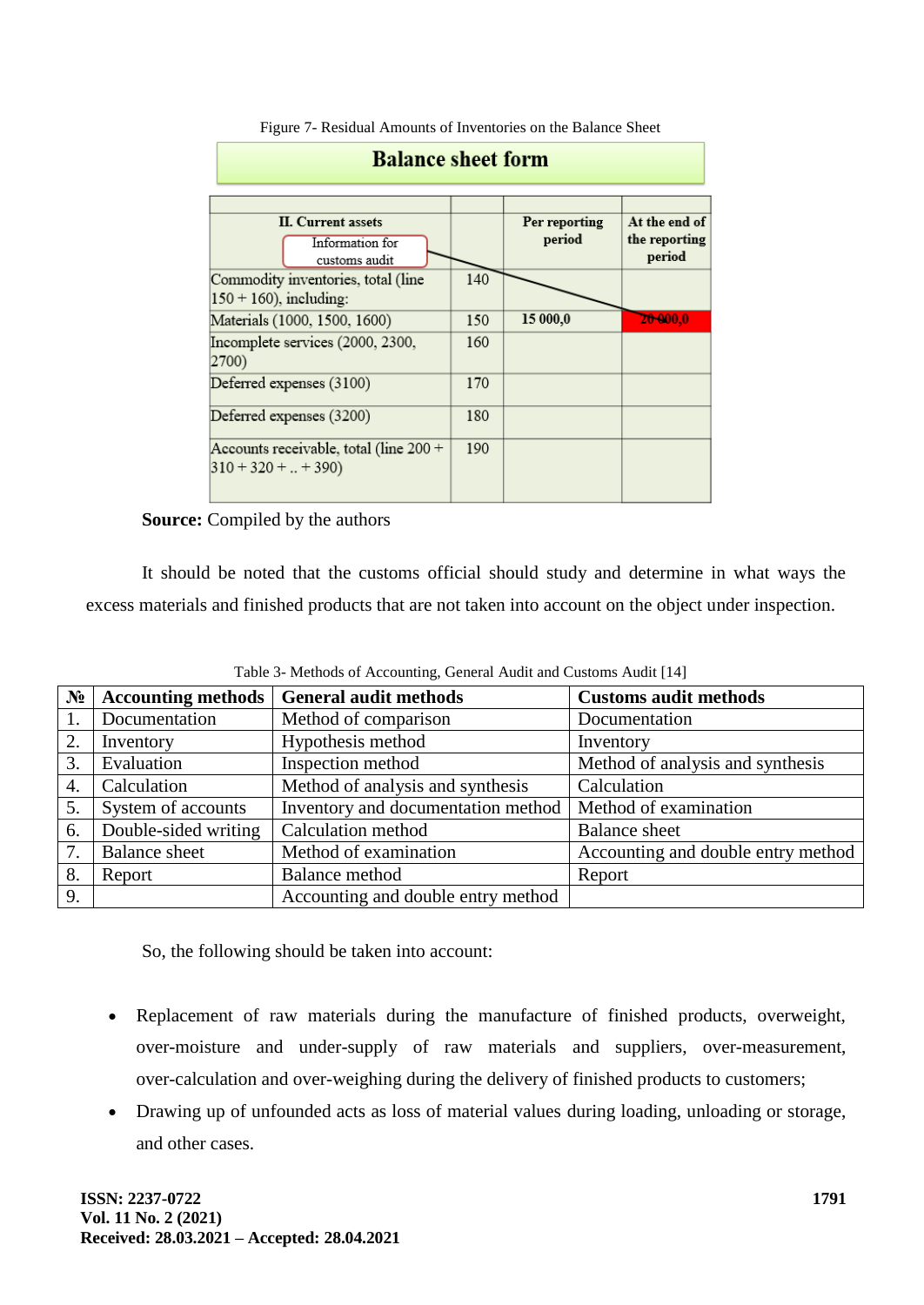In general, some methods of accounting and auditing can also be used in customs audit (Table 3).

Based on the above, the following suggestions and recommendations were developed:

- No. PF-5847 of the President of the Republic of Uzbekistan dated October 8, 2019 "On approval of the Concept of development of the higher education system of the Republic of Uzbekistan until 2030", ensuring the implementation of decrees PF-6005 of June 5, 2020 "On reforming the customs administration and improving the activities of the state customs service of the Republic of Uzbekistan" and PF-6097 of October 29, 2020 "On approval of the concept of science development until 2030" To increase the number of research projects to further improve the mechanism of the modern customs audit institute created in the activities of the customs authorities of Uzbekistan, to establish a system of training highly qualified personnel in this area;
- Creation of an integrated system of customs audit activities based on the integration of "education-science-practice" in the customs authorities, covering the processes aimed at planning, implementation, accounting, analysis of results and further improvement of practice;
- Organization of retraining and advanced training courses for customs officers on the basis of international standards applied in the practice of customs audit in developed countries and CIS countries, and regular organization of training courses in the field of "Accounting and customs audit";
- Involvement of experienced staff of higher education institutions and the Central Office of the State Customs Committee, as well as qualified specialists in customs audit from foreign countries in order to conduct training courses at a high level;
- In order to implement modern customs control in the customs system based on international practice, in-depth study of advanced foreign experience in the field of customs, postgraduate education for fundamental and applied research activities, the need to solve practical problems in the field of customs improvement is expedient;
- Creation of a transparent and simple mechanism for optimizing the rates of customs duties on imported goods, their calculation and granting benefits from customs duties in order to reduce the shadow economy;
- Development of a professional code of ethics for customs officials on customs audit, improvement of internal regulations on customs audit;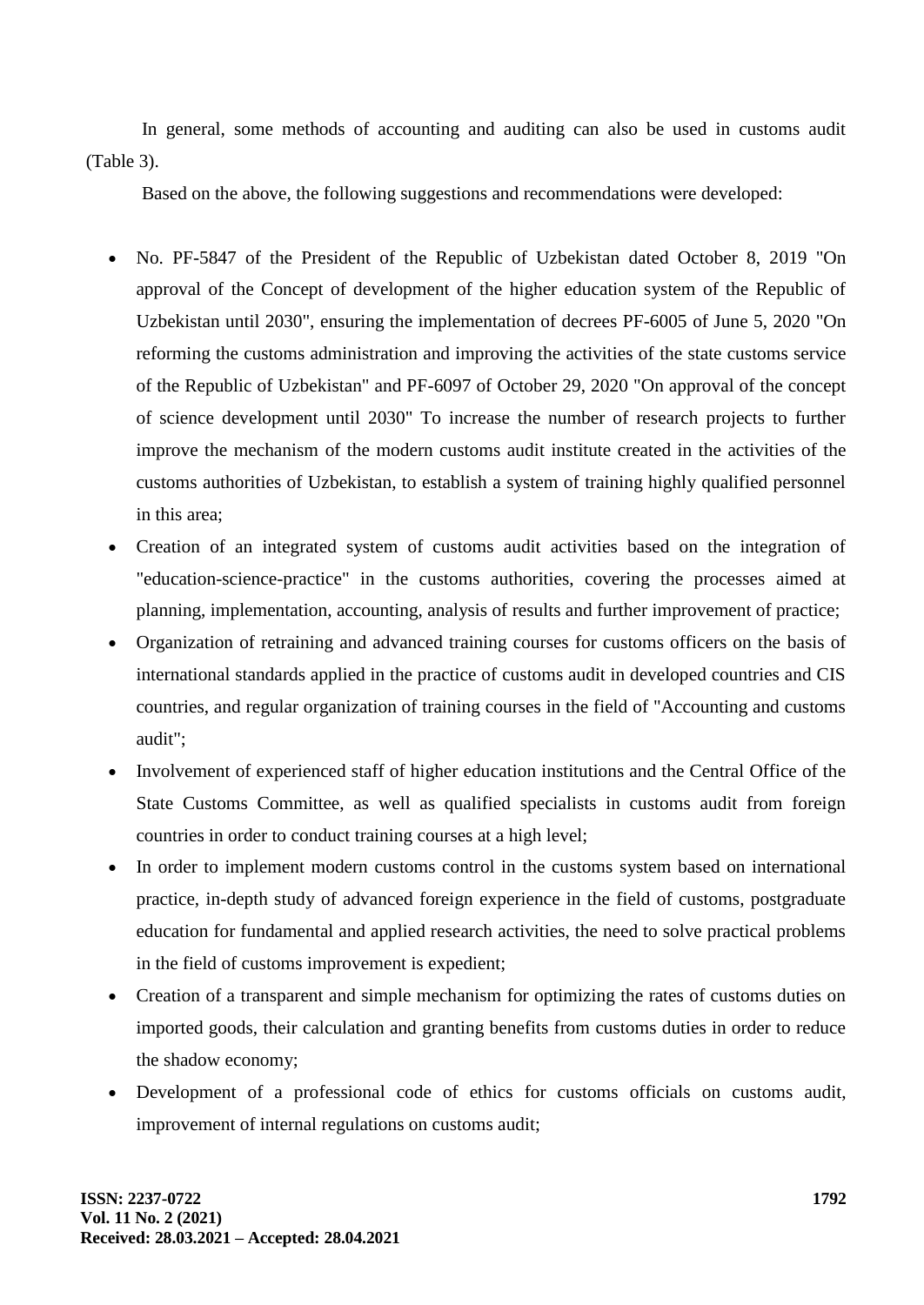- Development of national customs audit standards to improve the quality and professionalism in the customs audit process;
- Organization of regional, national and international symposiums, conferences and training seminars for the development of customs audit;
- Regular exchange of practical experience and cooperation with other law enforcement agencies and tax authorities in the development and improvement of the institute of customs audit;
- Establishment of cooperation and electronic exchange of information with professional customs audit organizations in order to gain international status and a thorough study of the practice of customs audit in developed countries.

## **References**

Law of the Republic of Uzbekistan "On Accounting". No. ZRU-404, April 13, 2016.

Law of the Republic of Uzbekistan "On auditing". ORQ-677, February 25, 2021.

Customs Code of the Republic of Uzbekistan. No. ORQ-400, January 20, 2016.

Tax Code of the Republic of Uzbekistan. No. URQ-599, December 30, 2019.

International Kyoto Convention on the Simplification and Harmonization of Customs Procedures, 18 May 1973.

Decree of the President of the Republic of Uzbekistan PF-6155 "On the State Program for the implementation of the Action Strategy for the five priority areas of development of the Republic of Uzbekistan in 2017-2021 in the" Year of Youth Support and Public Health ", February 3, 2021.

President of the Republic of Uzbekistan "On reforming the customs administration and improving the activities of the state customs service of the Republic of Uzbekistan." Decree No. PF-6005, June 5, 2020.

Decree of the President of the Republic of Uzbekistan No. PF-5847 "On approval of the Concept of development of the higher education system of the Republic of Uzbekistan until 2030", October 8, 2019.

President of the Republic of Uzbekistan "Science On approval of the concept of development until 2030 Decree No. PF-6097, dated October 29, 2020.

About approval of the Situation on the procedure for carrying out customs audit of the Cabinet of Ministers of the Republic of Uzbekistan Resolution No. 101, February 25, 2021.

Order of the Minister of Finance of the Republic of Uzbekistan "About approval of the Situation on documents and document flow in accounting", December 23, 2003.

National standards of auditing.

https://nrm.uz/products?Uzbekiston\_respublikasi\_audit\_milliy\_standartlari&products=1\_vse\_zakono datelstvo\_uzbekistana.https://lex.uz/docs/838416.